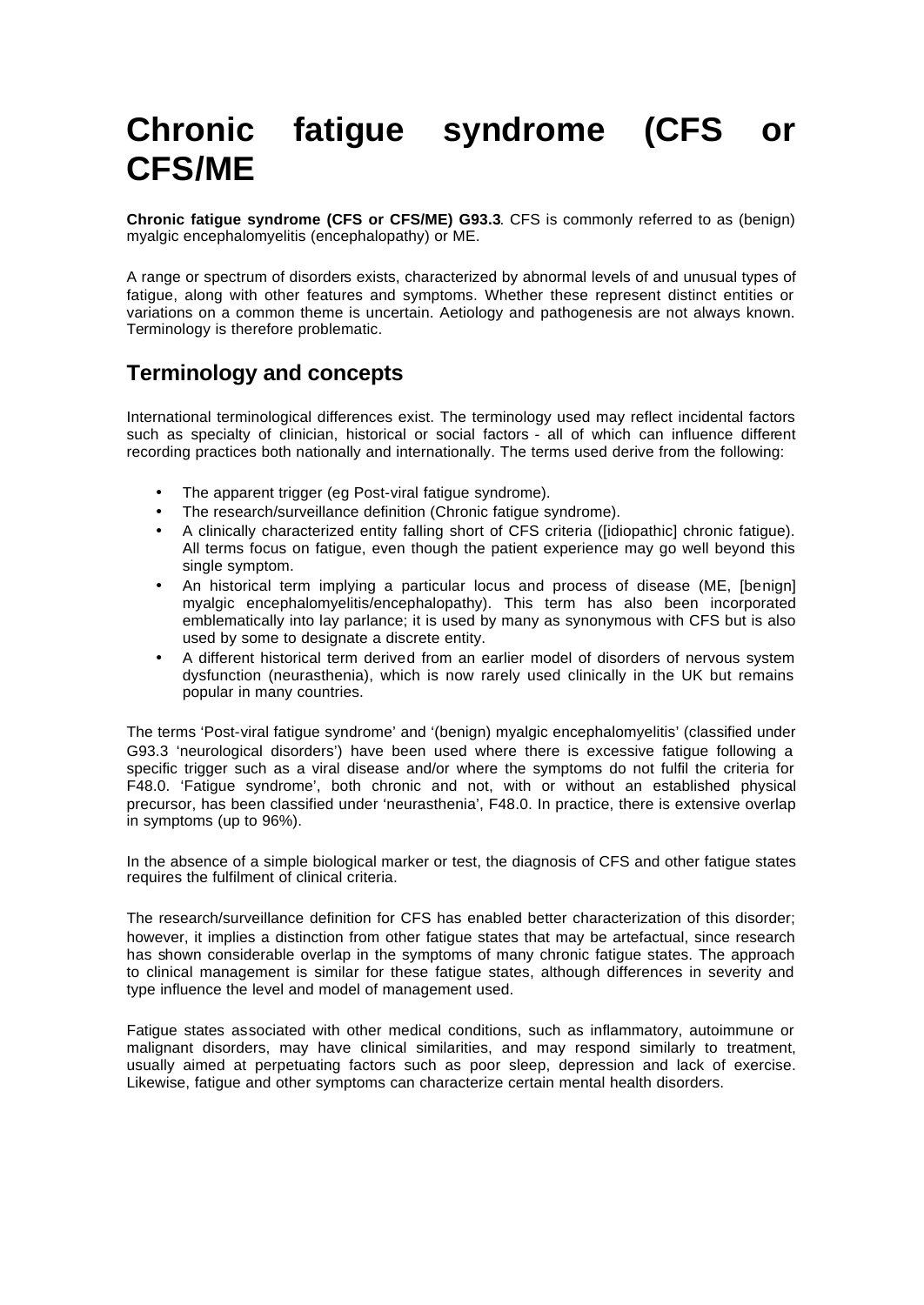# **Common presenting complaints and main symptoms**

- intrusive fatigue and lack of energy physical and mental
- post-exertional malaise
- musculoskeletal aches and pains.
- sleep disturbances, especially hypersomnia and non-refreshing sleep quality
- headaches of a new type or pattern
- other somatic symptoms

CFS may additionally be characterized by the following: (ref 43)

- increased symptoms after physical or mental activity, often delayed
- prolonged recovery times, despite rest
- subjectively tender cervical lymph nodes
- a wide variety of other somatic symptoms
- onset after infection or other physical or psychological stressors
- insidious onset in a minority of cases

All definitions state that CFS in adults can be diagnosed when substantial physical and mental fatigue of new onset lasts for more than six months, is substantial and impairs daily activities, and there are no relevant findings on physical examinations or laboratory investigations. Early diagnosis might help with treatment and improve prognosis (see Box 1) (ref 44)

**Box 1: Criteria for CFS** (as defined by Fukuda et al., 1994) (ref 44)

These have become the most internationally accepted criteria for the diagnosis of CFS for research and surveillance purposes and have proved remarkably robust in various settings. However, clinicians must recognize that there are no agreed or validated clinical criteria for use in clinical practice. The constraints of the existing definitions designed for research or surveillance need modification in this setting, especially in respect of allowing for co-morbid conditions, for example.

#### **Fukuda criteria:**

- 1. Clinically evaluated, unexplained, persistent or relapsing chronic fatigue that:
	- is of new or definite onset (ie has not been life-long)
	- is not the result of ongoing exertion
	- is not substantially alleviated by rest
	- results in substantial reduction in occupational, educational, social or personal activities.

2. The concurrent occurrence of four or more of the following symptoms, all of which must have persisted or recurred during six or more consecutive months of illness and must not have pre-dated the fatigue:

- self-reported impairment in short-term memory or concentration, severe enough to cause substantial reduction in previous levels of activities
- sore throat
- tender cervical or axillary lymph nodes
- muscle pain
- multi-joint pain without joint swelling or redness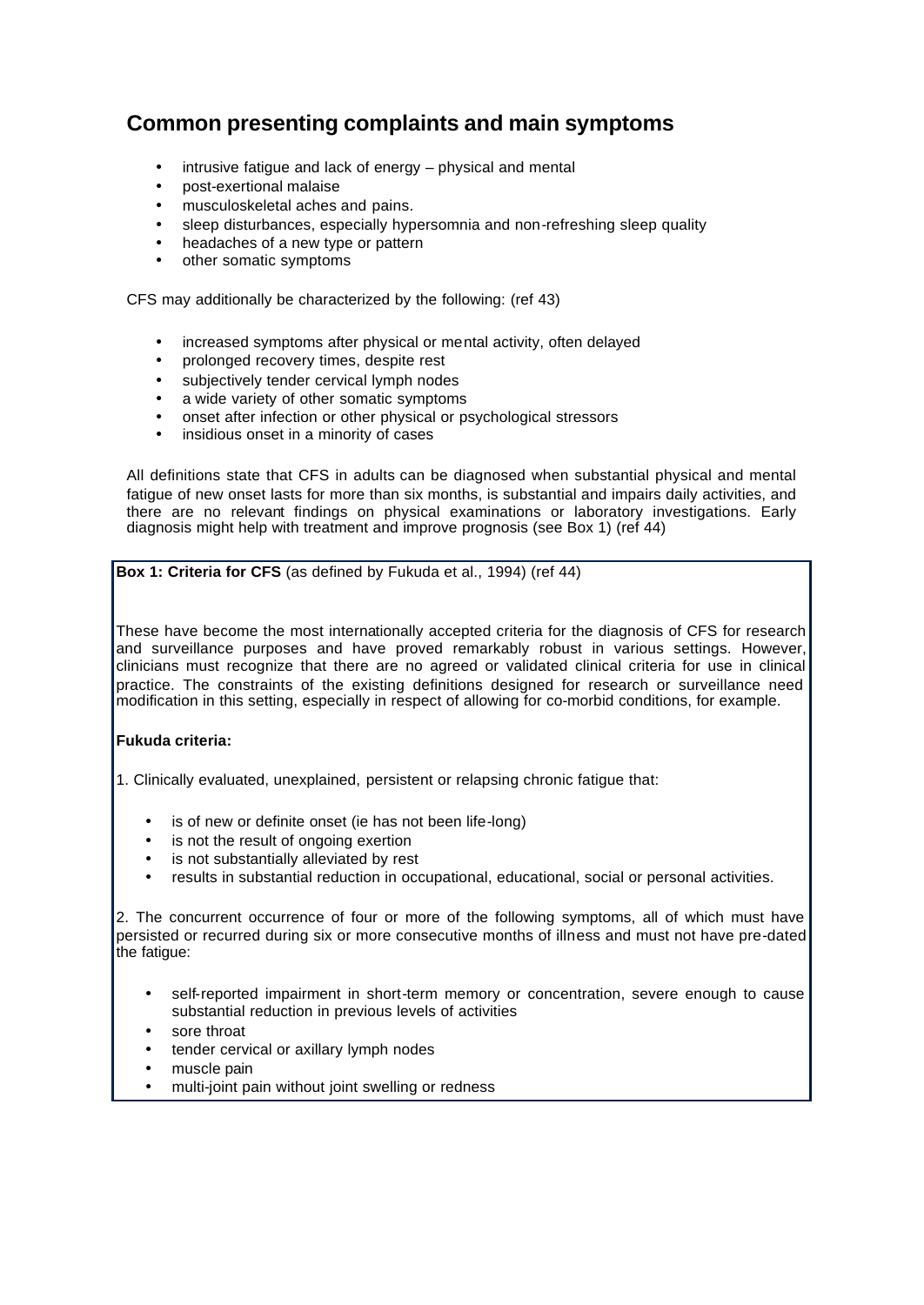- headaches of a new type, pattern or severity
- unrefreshing sleep
- post-exertional malaise lasting more than 24 hours.

3. The following conditions exclude a patient from the diagnosis of unexplained chronic fatigue:

- Any active medical condition that may explain the presence of chronic fatigue, such as untreated hypothyroidism, sleep apnoea, narcolepsy and the side-effects of medication.
- Any previously diagnosed medical condition whose continued activity might explain the chronic fatiguing illness, such as previously treated malignancies and unresolved cases of Hepatitis B or C infection.
- Any past or current diagnosis of a major depressive disorder, with psychotic or melancholic features, bipolar affective disorders, schizophrenia of any subtype, delusional disorders of any subtype, dementias of any subtype, anorexia nervosa, or bulimia nervosa.
- Alcohol or other substance abuse within two years before the onset of the chronic fatigue and at any time afterward.
- Severe obesity, as defined by a body mass index of >45.

#### **References**

**43** An Independent Working Group. Working Party on CFS/ME to the Chief Medical Officer for England and Wales. London: Department of Health, 2002.

**44** Fukuda K, Strauss SE, Hickie I, Sharp M et al. and the International Chronic Fatigue Study Group. The Chronic Fatigue Syndrome: a comprehensive approach to its definition and study. Ann Intern Med 1994, 121: 953-959.

### **Severity**

The severity of the illness among some, its prevalence among children, and its impact on people of all ethnic backgrounds and class are often misunderstood and were highlighted in the Chief Medical Officer Working Group on CFS/ME (ref 43). This working group set out a helpful categorization of severity in CFS/ME, although care must be taken not to diminish inadvertently the experience of any patient by descriptors of severity.

- **Mild**: Patients are mobile and can care for themselves and can do light domestic tasks with difficulty. Most will still be working; however, in order to remain in work, they will have stopped all leisure and social pursuits, often taking days off. Most will use the weekend to rest in order to cope with the week.
- **Moderate**: Patients have reduced mobility and are restricted in all activities of daily living, often having peaks and troughs of ability, dependent on the degree of symptoms. They have usually stopped work and require rest periods, often sleeping in the afternoon for one or two hours. Sleep quality at night is generally poor and disturbed.
- **Severe**: Patients are able to carry out minimal daily tasks only for example, face washing and teeth cleaning; they have severe cognitive difficulties and are wheelchairdependent for mobility. They are often unable to leave the house except on rare occasions, leading to a severe and prolonged after-effect from the effort.
- **Very severe**: Patients are unable to mobilize or carry out any daily tasks for themselves and are in bed most of the time. They are often unable to tolerate any noise, and are generally extremely sensitive to light.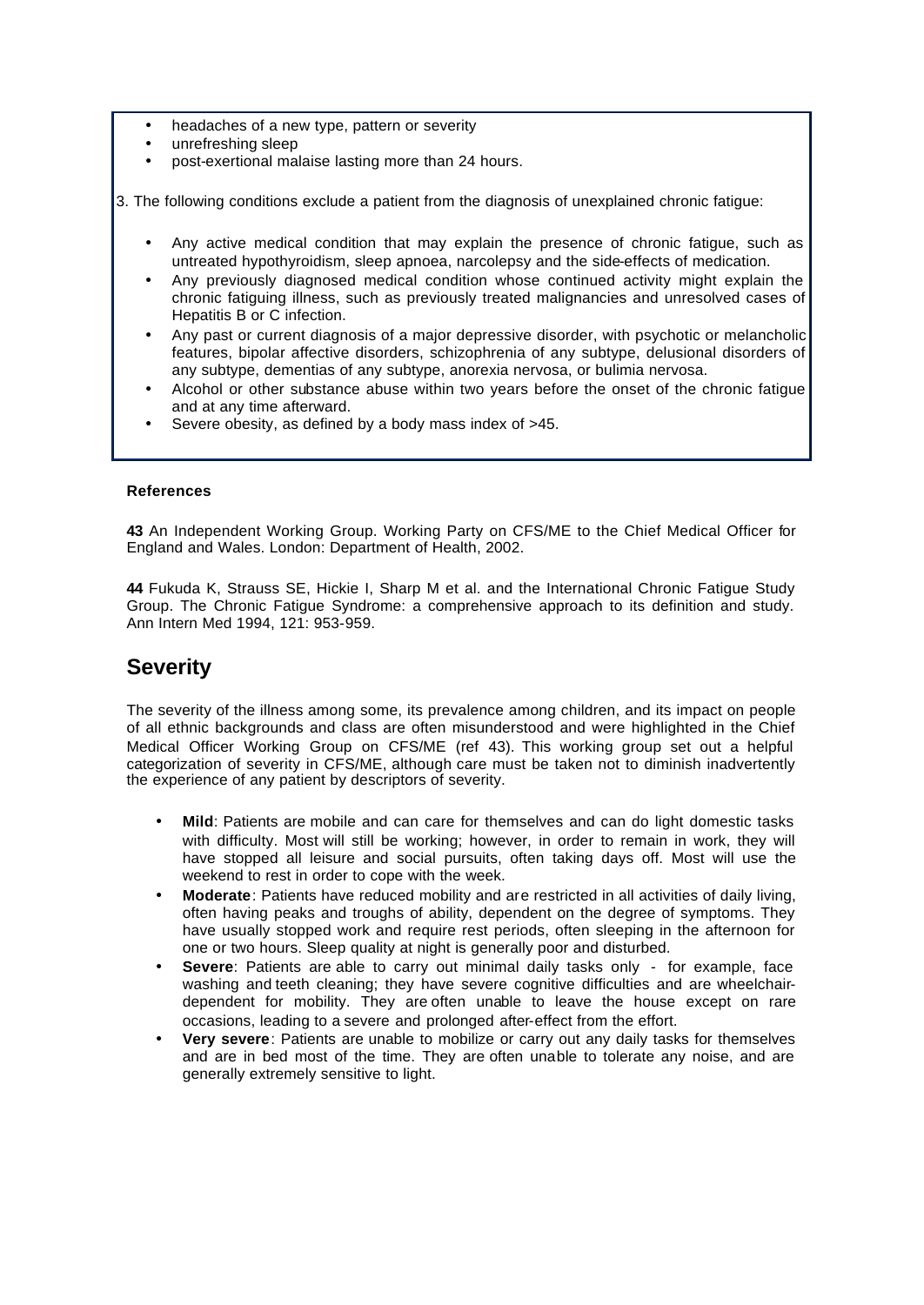#### **References**

**43** An Independent Working Group. Working Party on CFS/ME to the Chief Medical Officer for England and Wales. London: Department of Health, 2002.

### **Differential diagnosis and co-existing conditions**

Patients with many medical conditions may exhibit fatigue as a symptom, but do not meet the case definition of CFS or lack other characteristic features.

Other diagnoses to consider include:

- Depression  $F32#$  (if low or sad mood is prominent)
- Chronic mixed anxiety and depression F41.2
- Panic disorder F41.1 (if anxiety attacks are prominent)
- Somatization disorders

Co-morbidity of CFS and mood disorder is common (ref 45). Patients may have both; and both will need management. In clinical practice the two are not mutually exclusive, although the research definitions necessarily try to avoid co-morbidity.

#### **Assessment**

The clinical history is crucial. A well-taken history might also help the patient in validating their problem, and encourage a good clinician-patient relationship. (ref 46,47). Physical examination is obligatory, usually normal, and largely serves to exclude other conditions. Assessment must also include examination of the patient's mental state and a psychosocial assessment. Investigations should include a full blood count, Greactive (CRP) (or ESR), thyroid function tests, urea and electrolytes, blood sugar and liver function tests. If clinically indicated, screening for glutensensitive enteropathy or autoimmune disease might be helpful.

Alternative diagnoses should be considered in particular circumstances, for example where there us:

- significant weight loss
- a history of foreign travel
- any documented fever
- extremes of life (very young or very old)
- any physical sign
- myalgic symptoms only after exertion and not associated with any symptoms of mental fatigability (suggests possible myopathy).

#### **References**

**45** Abbey S, Garfinkel P. Chronic fatigue syndrome and depression: cause, effect or covariate. Rev Infect Dis 1991, 13(suppl 1): S73-S83.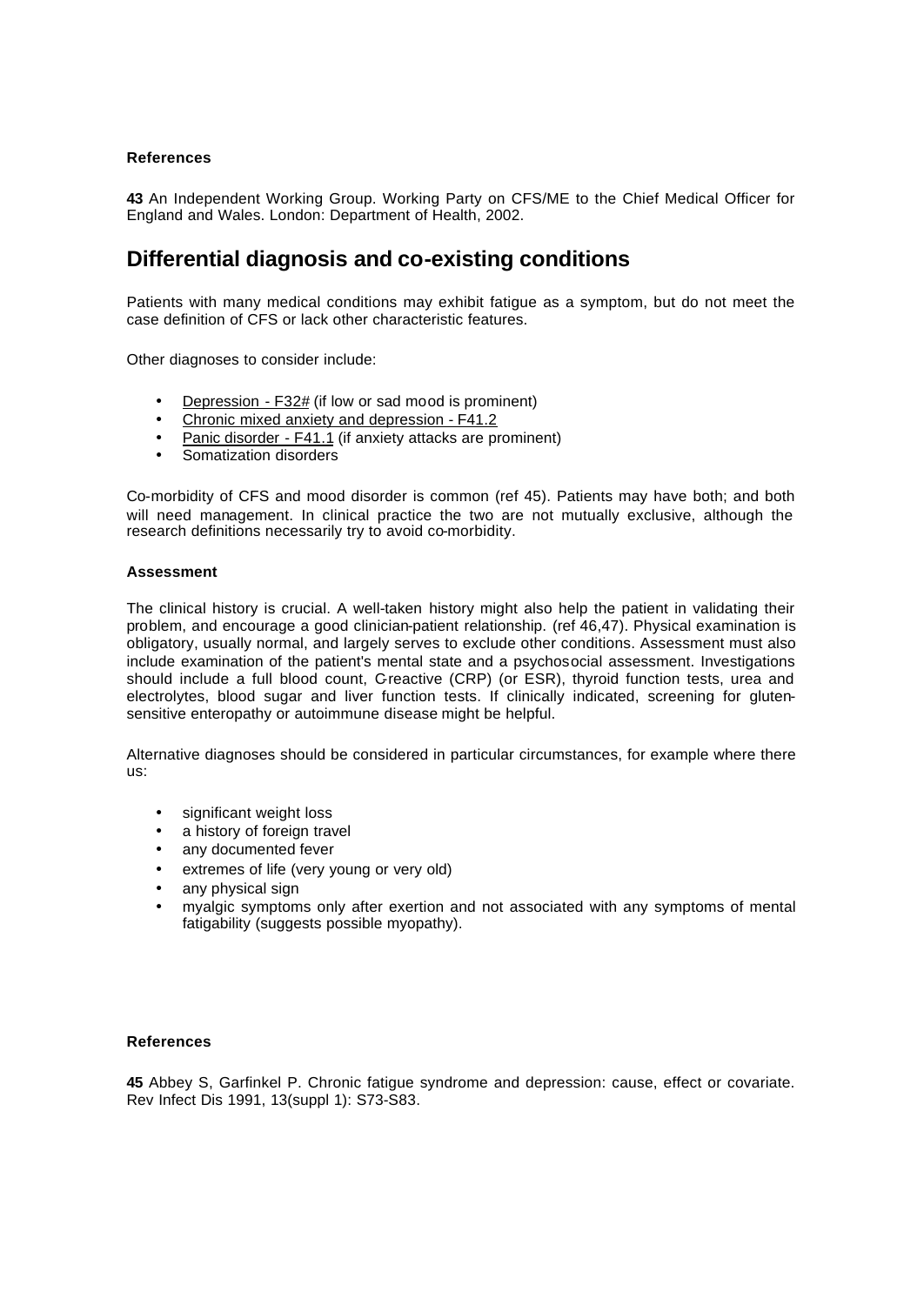**46** Prins J, Bleijenberg G, Rouweler E et al. Doctor-patient relationship in primary care of chronic fatigue syndrome: Perspectives of the doctor and the patient. J Chronic Fatigue Syndrome 2001, 7: 3-15.

**47** Butler C, Rollnick S. Missing the meaning and provoking resistance: a case of myalgic encephalomyelitis. Family Pract 1996, 13: 106-109.

# **Essential information for patient and family**

- Fatigue as a symptom is extremely common and could relate to a diversity of underlying physical and/or psychological pathologies.
- Chronic fatigue often improves spontaneously.
- Management of chronic fatigue is possible with good results.
- No single management approach to CFS has been found to be universally successful, but effective treatment does exist. The patient's belief about their condition may guide the choice of treatment.
- Symptoms are genuinely disabling and are not 'all in the mind'. Symptoms following exertion are not synonymous with physical damage and long-term disability.

## **General management and advice to patient and family**

- Management of the fatigue state should focus on maximizing useful and sustainable functional activity, while avoiding levels and types of activity that cause setbacks. It should also focus on recognizing individual perpetuating factors.
- Approaches that have been shown to be successful include (ref 48) cautiously implemented graded exercise programmes,(ref 49,50) cognitive behavioural therapy, (ref 51) 'Pacing' and/or 'living within limits' is considered by some to be useful.
- Gather information from the patient's previous experience to identify level of functioning, types of triggers for setbacks and factors leading to improvements. A diary might be useful.
- The patient may be able to build endurance by gradually increasing activity. Start with a manageable level and increase a little each week, if tolerable and sustainable without increased symptoms or disability.
- Emphasize pleasant or enjoyable activities to balance necessary tasks. Consider mixing the types of activity.
- Assess sleep patterns and normalize as much as possible. Encourage a regular sleep routine and, where appropriate, avoid daytime sleep. Consider medication (see Medication).
- Avoid excessive rest and/or sudden changes in activity.
- Recognize and treat psychological or physical co-morbidities.
- Explore what the patient thinks their symptoms mean. Offer appropriate explanations and reassurance.
- Involving families could be important, and is essential when the patient is a child (see Unexplained medical symptoms (including chronic fatigue).

**References**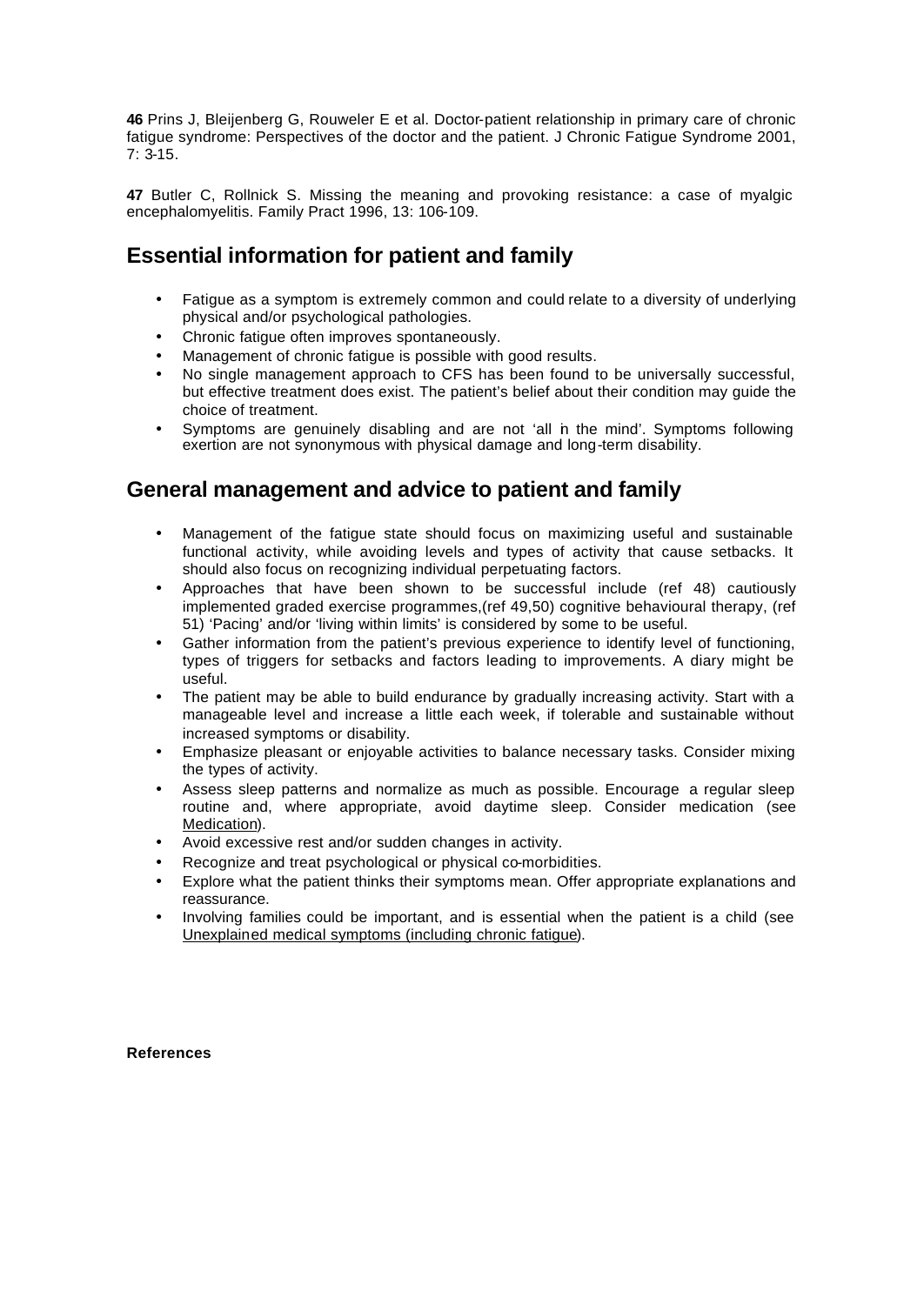**48** Whiting P, Bagnall A, Sowden A et al. Interventions for the treatment and management of chronic fatigue syndrome: a systematic review. JAMA 2001, 286: 1360-1368. (AI) Forty-four studies were analysed. Interventions that have shown promising results include cognitive behavioural therapy and graded exercise therapy.

**49** Fulcher K, White P. Randomised controlled trial of graded exercises in patients with chronic fatigue syndrome. Br Med J 1997, 314: 1647-1652. (AII) Fatigue, functional capacity and fitness were significantly better after exercise than after flexibility treatment in patients with chronic fatigue syndrome.

**50** Powell P, Bentall R, Nye F, Edwards R. Randomised controlled trial of patient education to encourage graded exercise in chronic fatigue syndrome. Br Med J 2001, 322: 387-390. (AII) Treatment of patients with Chronic fatigue syndrome incorporating evidence-based physiological explanations for symptoms was effective in encouraging self-managed graded exercise. This resulted in substantial improvement compared with standardized medical care.

**51** Price JR, Couper J. Cognitive behaviour therapy for chronic fatigue syndrome in adults (Cochrane Review). In: The Cochrane Library, Issue 4, 1998. Oxford: Update Software. (AI) Three studies were analysed. Cognitive behaviour therapy appears to be an effective and acceptable treatment for adult outpatients with chronic fatigue syndrome.

### **Medication**

- Pain and poor sleep might respond to low-dose tricyclic 'antidepressants'. (Their rationale should be explained.)
- Anxiety and depression might respond to the less sedating antidepressants in full doses.
- Antidepressants have not been shown to be effective, but are widely used in the management of CFS in the absence of mood disorder.
- Consider analgesics for headache or muscle pain.
- Severe or neuropathic pain might require management by a specialist pain service or neurologist.
- Be aware that some patients are sensitive to a wide variety of drugs, and doses may need to be reduced accordingly.

### **Referral**

- Consider referral to an appropriate specialist physician if there is uncertainty about diagnosis.
- Referral to secondary services for assessment and management of CFS depends on local provision. Services might be provided by liaison psychiatrists, infectious diseases consultants, pain clinics or rheumatologists.
- Referral to Community Mental Health Teams may be indicated in special circumstances:
	- where there is a risk of suicide
	- in cases of bipolar disorder
	- in patients with eating disorders.
- Complex and bed- or house-bound patients might need domiciliary medical and social care; a small percentage may require admission for specialized rehabilitation programmes.(ref 52,53)